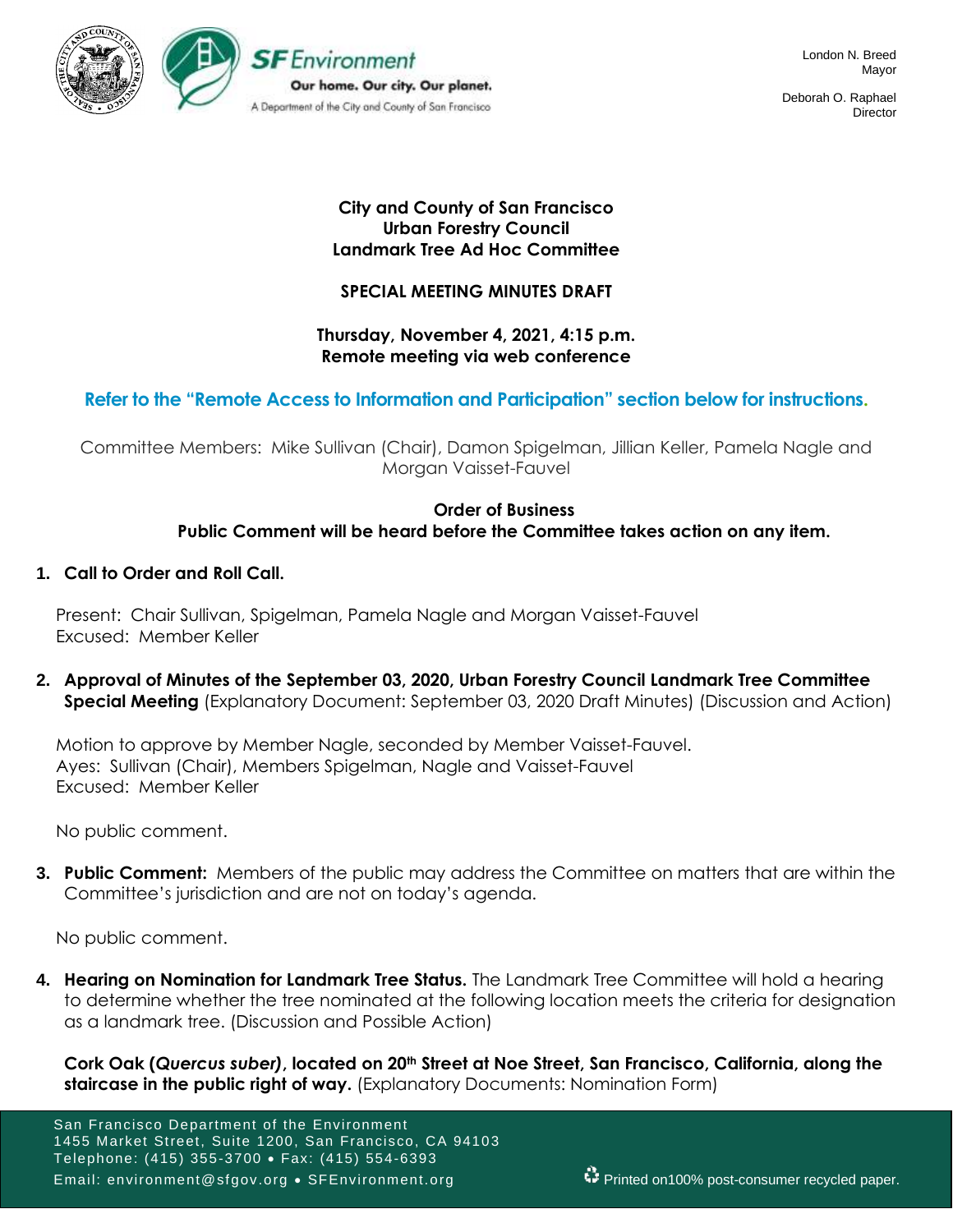#### *Landmark Tree Hearing Recommended Guidelines*

The Committee Chair has the discretion to change speaker order or length of time for each speaker if the Chair determines the request to be reasonable.

- 1) Sponsor/Property owner's presentation, including outside professional staff (8 min)
- 2) Staff analysis (5 min)
- 4) Public comment (up to 3 min/per person)
- 5) Committee Evaluation Reports (8 min total)
- 6) Discussion and Action by Committee

Interim Director Short presented the nomination, including acknowledging and recognizing the community support as well as the unusual size and superior form of the species. Peter Brastow briefly underscored Director Short's comments.

Public Comment: David Dea, who is the main steward of the garden, expressed excitement – on behalf of the local community – about the nomination and its eventual landmarking. Sharon Holly, recent resident in nearby building, spoke to the bird sightings in the tree. Gabriella was so happy to speak in favor of the nomination and the surrounding beauty of the tree.

Member Nagle said it was one of the largest oaks she has seen in the Bay Area. Member Spigelman said the tree was fantastic from all directions, and he met some neighbors. He noted the pruning need and schedule for the tree along the 20<sup>th</sup> Street side, and potential damage from vehicles. Also, the declining Monterey pines below should be noted for eventual maintenance and protection of the cork oak. Chair Sullivan thinks the cork oak is the biggest one in the city and very worthy of Landmark status. Member Vaisset-Fauvel and Spigelman expressed the recommendation to create a protection zone around the base of the tree, including planting more plants too close to the tree. Member Nagle recommended limiting access and applying mulch.

Motion made by Chair Sullivan, seconded by Member Spigelman to approve the cork oak for recommendation for Landmark status.

Ayes: Sullivan (Chair), Members Spigelman, Nagle and Vaisset-Fauvel Excused: Member Keller

### **5. New Business/Future Agenda Items**. (Discussion)

Peter Brastow reported on miscellaneous trees in different phases of the Landmarking process. Members asked a couple of questions about the Landmarking process, and Peter Brastow shed more light on the Board of Supervisors phase.

No public comment.

### **6. Adjournment.**

**The Landmark Tree Ad Hoc Committee meets as needed on the first Thursday of the month at 4:15 p.m. In compliance with the San Francisco Health Officer's Order No. C19-07c, directing all individuals to "shelter in place", Public meetings, panels and other advisory bodies will continue on a remote conferencing basis only. Find out about upcoming deadlines, public hearings and meetings. Search the SFEnvironronment.org website archived minutes and agenda.**

# **Remote Access to Information and Participation**

This meeting will be held remotely using video conferencing, through the WebEx Meetings platform, and by telephone for members of the public who are unable to attend using computers or smart devices.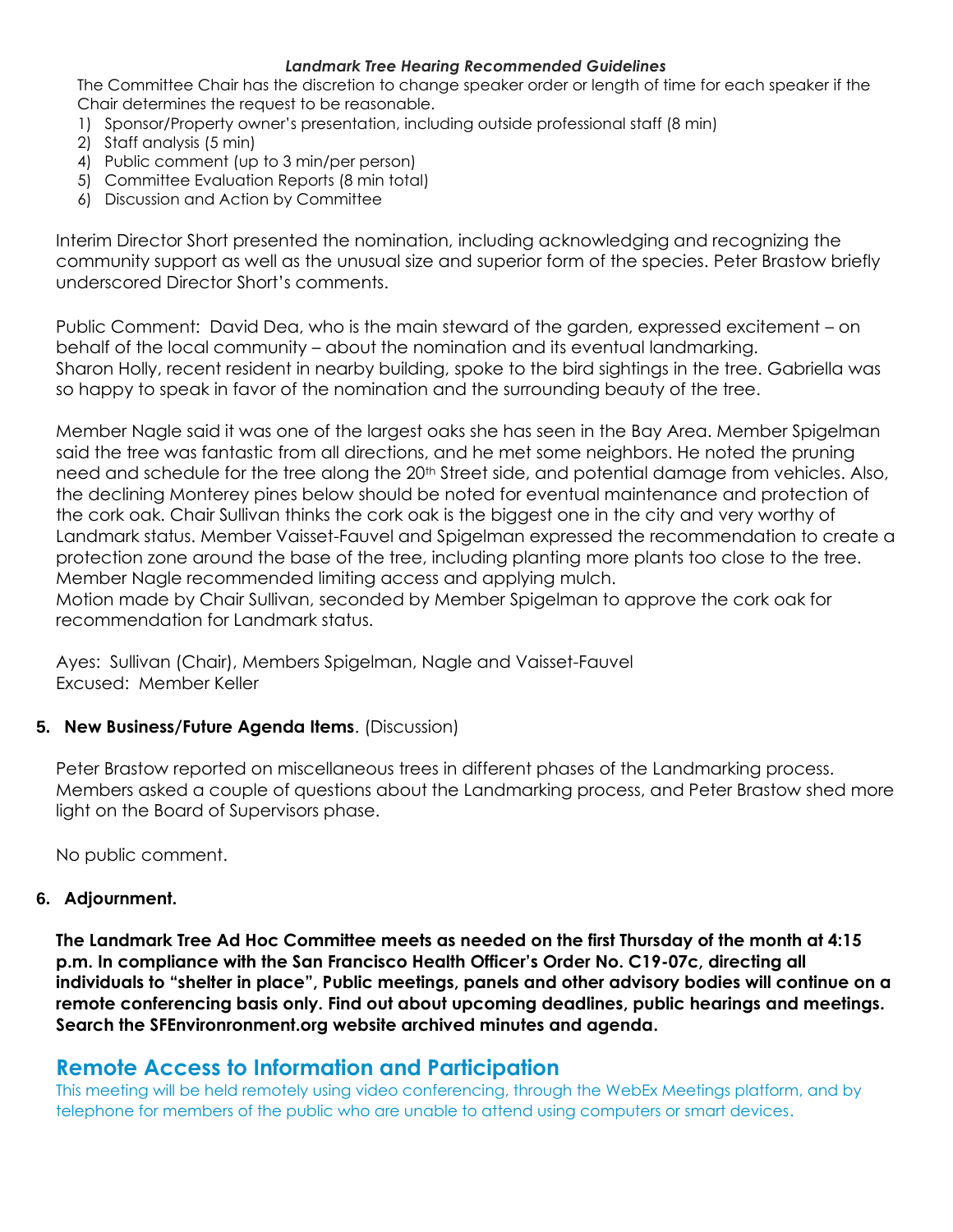# **Attending the Meeting: Watch or Listen**

Members of the public have the following options for attending the meeting:

Option 1: Watch the meeting using a computer or smart device by clicking on the following link:

<https://ccsf.webex.com/ccsf/onstage/g.php?MTID=eb79a520dc10b4dac73c3be7424eeb06a>

- If you are able to and would like to watch via your computer, please follow these instructions: i) Click on the link above; ii) Enter your first name, last name, and email address if desired; iii) Click "Join by Browser" (directly beneath the "Join Now" button);
- If you are able to watch via your smart mobile device: i) Download the Webex Meetings application; ii) Click on the link above; iii) Click "Join"; iv) Enter your name and email; v) Click "Ready to Join".

Option 2: Join the meeting by phone if you do not have access to a computer or smart device. Dial: **415-655-0001** and then enter the Access Code: **2485 720 7045**

# **Participating During Public Comment**

Members of the public will have opportunities to participate during public comment. The public is asked to wait for the particular agenda item before making a comment on that item. Comments will be addressed in the order they are received. When the moderator announces that the Committee is taking public comment, members of the public can:

> Participate over the phone (information above) by pressing \*3 (this step is very important, as it will activate the "Raise Hand" icon in the Webex Participant window).

Depending on the number of people also in line ahead of you, you may have to wait before it is your opportunity to speak. When it is your turn, you will be notified that your line has been unmuted, and it will be your opportunity to speak. Your line will be muted again when your allotted time expires.

In accordance with Governor Gavin Newsom's statewide order for all residents to "Stay at Home" and the numerous local and state proclamations, orders and supplemental directions - aggressive directives have been issued to slow down and reduce the spread of the COVID-19 virus. Copies of explanatory documents are available, 1) on the Urban Forestry Council webpage [https://sfenvironment.org/about/taskforce/urban-forestry-council;](https://sfenvironment.org/about/taskforce/urban-forestry-council) or (2) upon request to the Commission Affairs Manager, at telephone number 415-355-3700, or via e-mail at katie.chansler@sfgov.org.

### **Important Information**

The ringing of and use of cell phones, pagers and similar sound-producing electronic devices are prohibited at this meeting. Please be advised that the Chair may order the removal from the meeting room of any person(s) responsible for the ringing or use of a cell phone, pager, or other similar sound-producing electronic devices.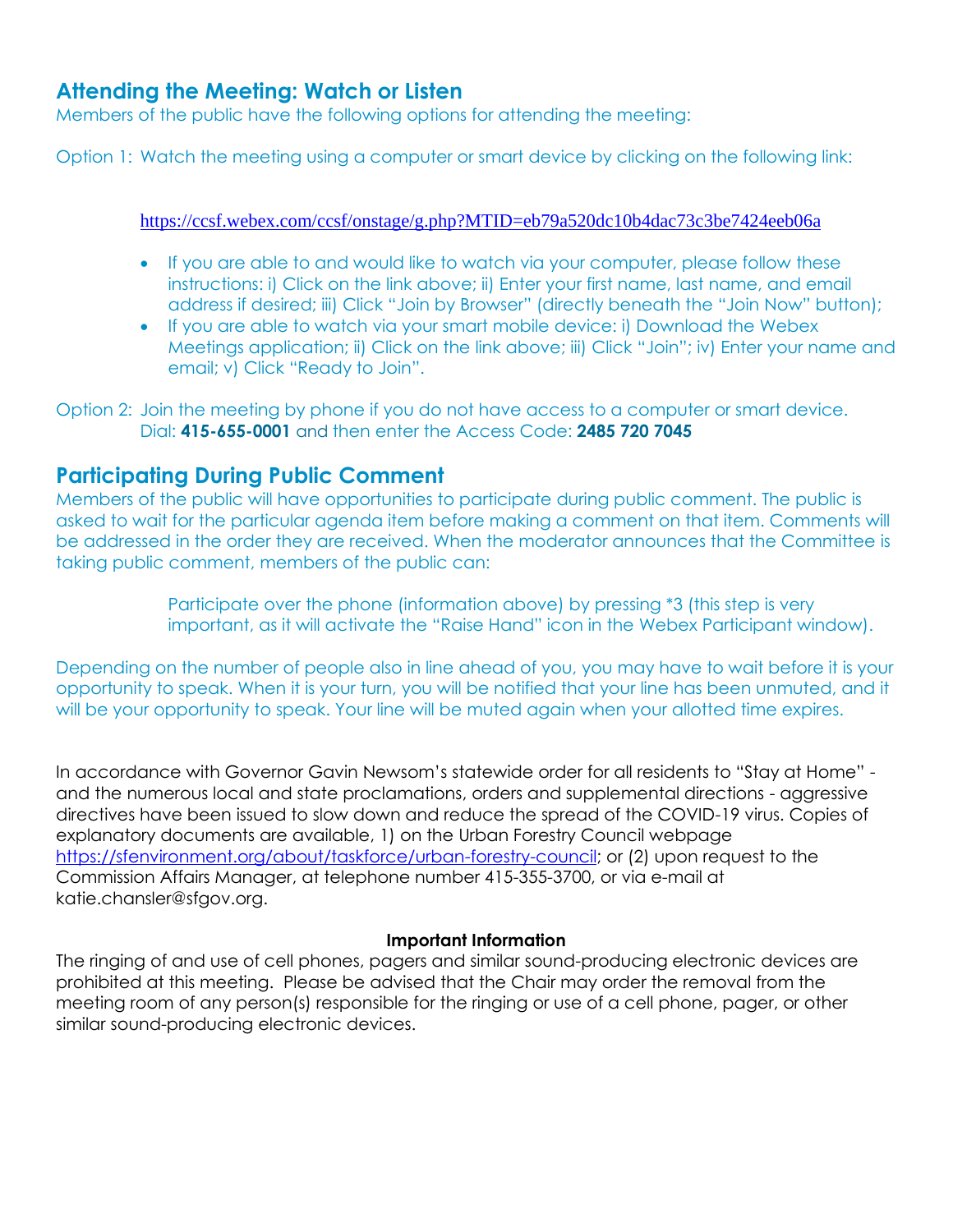### **Public Comment**

At this time, members of the public may address the Committee on items of interest that are within the subject matter jurisdiction of the Committee but are not on today's agenda. Public comment will be taken following each agendized item. Each member of the public may address the Committee for up to three minutes, unless otherwise announced by the Chair. If it is demonstrated that the comments by the public will exceed 15 minutes, the Chair may continue Public Comment to another time during the meeting.

NOTE: Persons unable to attend the meeting may submit to the Committee, by the time the proceedings begin, written comments regarding the agenda items above. These comments will be made a part of the official public record and shall be brought to the attention of Committee Members. Any written comments should be sent to: Commission Affairs Manager, Department of the Environment, [katie.chansler@sfgov.org,](mailto:katie.chansler@sfgov.org) by 5:00 p.m. on the day prior to the hearing. Written public comment received by the Council will be posted as an attachment to the minutes.

The Brown Act forbids the Committee from taking action or discussing any item or issue not appearing on the posted agenda. This rule applies to issues raised in public comment as well. In response to public comment, not on an agendized item, the Committee is limited to:

1. Briefly responding to statements made or questions posed by members of the public, or

2. Request staff to report back on a matter at a subsequent meeting, or

3. Directing staff to place the item or issue on a future agenda (Government Code Section 54954.2(a).)

### **Disability Access**

The Urban Forestry Council meetings will be held virtually. The Committee meeting rooms are closed.

The following services are available on request 48 hours prior to the meeting; except for Monday meetings, for which the deadline shall be 4:00 p.m. of the last business day of the preceding week: For American sign language interpreters or the use of a reader during a meeting, a sound enhancement system, and/or alternative formats of the agenda and minutes, please contact the Department of Environment at (415) 355-3700 or [katie.chansler@sfgov.org](mailto:katie.chansler@sfgov.org) to make arrangements for the accommodation. Late requests will be honored, if possible.

In order to assist the City's efforts to accommodate persons with severe allergies, environmental illnesses, multiple chemical sensitivity or related disabilities, attendees at public meetings are reminded that other attendees may be sensitive to various chemical based products. Please help the City accommodate these individuals. Individuals with chemical sensitivity or related disabilities should call the Mayor's Office on Disability at (415) 554-6789 or (415) 554-6799 (TTY) for additional information.

### **Language Access**

Per the Language Access Ordinance (Chapter 91 of the San Francisco Administrative Code), Chinese, Spanish and or Filipino (Tagalog) interpreters will be available upon requests. Meeting Minutes may be translated, if requested, after they have been adopted by the Commission. Assistance in additional languages may be honored whenever possible. To request assistance with these services please contact the Commission Affairs Manager at 415-355-3700 or katie.chansler@sfgov.org, at least 48 hours in advance of the hearing. Late requests will be honored if possible.

**語言服務**